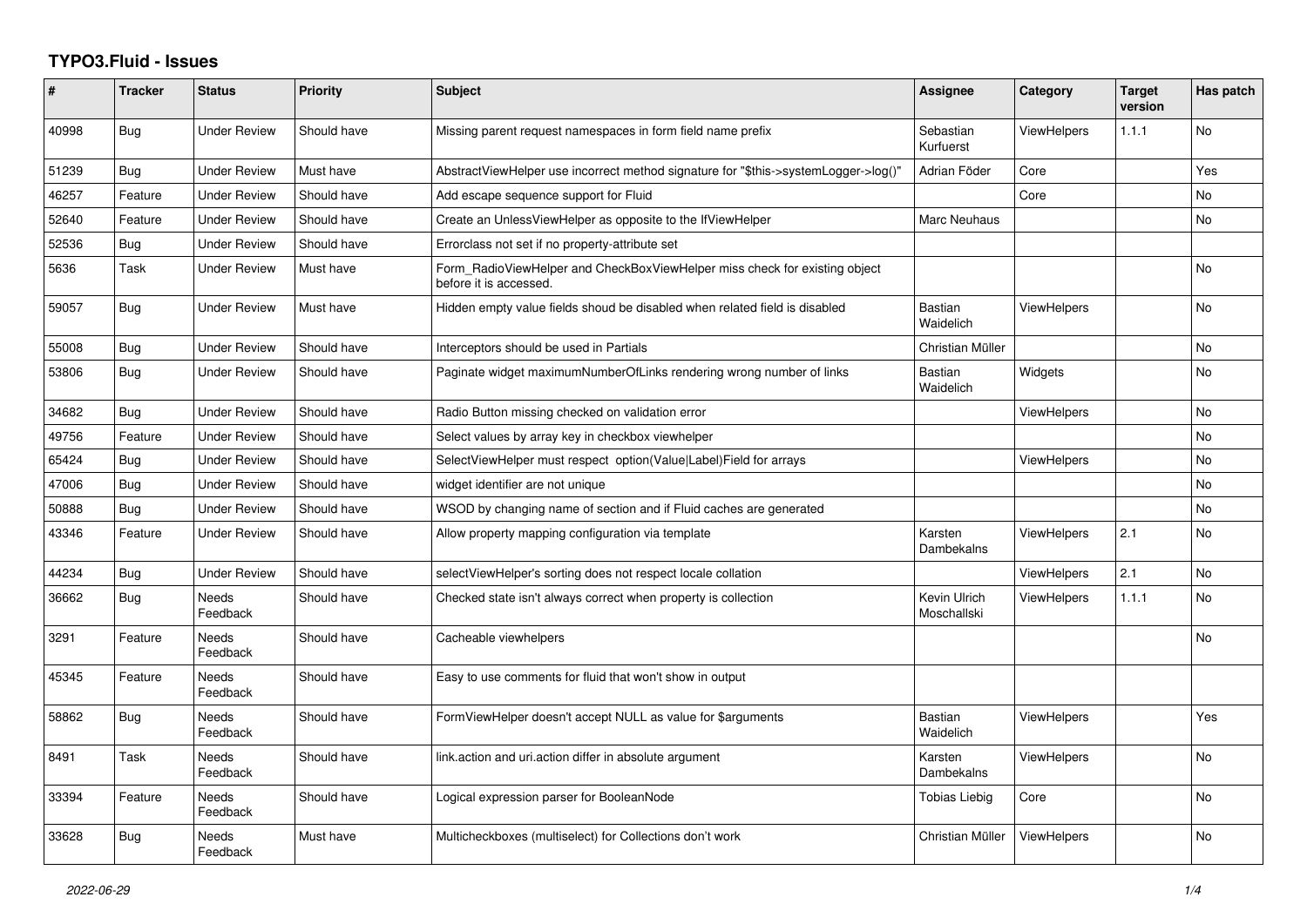| $\#$  | <b>Tracker</b> | <b>Status</b>            | <b>Priority</b>      | Subject                                                                                                     | <b>Assignee</b>        | Category    | <b>Target</b><br>version | Has patch |
|-------|----------------|--------------------------|----------------------|-------------------------------------------------------------------------------------------------------------|------------------------|-------------|--------------------------|-----------|
| 8989  | Feature        | <b>Needs</b><br>Feedback | Could have           | Search path for fluid template files                                                                        |                        | View        |                          | <b>No</b> |
| 46091 | Task           | Needs<br>Feedback        | Should have          | Show source file name and position on exceptions during parsing                                             |                        |             |                          | No        |
| 46289 | <b>Bug</b>     | Needs<br>Feedback        | Should have          | Enable Escaping Interceptor in XML request format                                                           |                        | View        | 2.0.1                    | No        |
| 28551 | Bug            | Accepted                 | Should have          | (v4) backport VHTest                                                                                        | Sebastian<br>Kurfuerst |             |                          | No        |
| 9005  | Feature        | Accepted                 | Could have           | Fluid Template Analyzer (FTA)                                                                               | Sebastian<br>Kurfuerst |             |                          |           |
| 5933  | Feature        | Accepted                 | Should have          | Optional section rendering                                                                                  | Sebastian<br>Kurfuerst | ViewHelpers |                          | No        |
| 52419 | Bug            | New                      | Should have          | Wrong PHPDocs notation for default value inline f:translate viewhelper                                      |                        |             | 2.0                      | No        |
| 28554 | <b>Bug</b>     | New                      | Should have          | (v4) implement feature flag to disable caching                                                              |                        |             |                          | No        |
| 28550 | <b>Bug</b>     | New                      | Should have          | (v4) make widgets cacheable, i.e. not implement childnodeaccess interface                                   |                        |             |                          | No        |
| 28552 | Bug            | New                      | Should have          | (v5) write ViewHelper test for compiled run; adjust functional test to do two passes<br>(uncached & cached) |                        |             |                          | No        |
| 60003 | Feature        | New                      | Should have          | Add required-Attribute to f:form.password                                                                   |                        | ViewHelpers |                          | No        |
| 40081 | Feature        | New                      | Should have          | Allow assigned variables as keys in arrays                                                                  |                        |             |                          | No        |
| 36410 | Feature        | New                      | Should have          | Allow templates to send arguments back to layout                                                            |                        | ViewHelpers |                          | No        |
| 48355 | Feature        | New                      | Could have           | Assign output of viewhelper to template variable for further processing.                                    |                        |             |                          |           |
| 12863 | Bug            | New                      | Should have          | Attributes of a viewhelper can't contain a '-'                                                              | Sebastian<br>Kurfuerst | Core        |                          | No        |
| 46545 | Feature        | New                      | Should have          | Better support for arrays in options of SelectViewHelper                                                    |                        |             |                          | No        |
| 9950  | Task           | New                      | Should have          | Binding to nested arrays impossible for form-elements                                                       |                        | ViewHelpers |                          |           |
| 60181 | Feature        | New                      | Could have           | Caching mechanism for Fluid Views/Templates                                                                 |                        | View        |                          | No        |
| 38130 | Feature        | New                      | Should have          | Checkboxes and multiple select fields should have an assignable default value                               |                        |             |                          | No        |
| 26664 | Task           | New                      | Won't have this time | Clean up Form ViewHelpers                                                                                   |                        | ViewHelpers |                          | No        |
| 7608  | Feature        | New                      | Could have           | Configurable shorthand/object accessor delimiters                                                           |                        | Core        |                          | Yes       |
| 30937 | <b>Bug</b>     | New                      | Should have          | CropViewHelper stringToTruncate can't be supplied so it can't be easily extended                            |                        | ViewHelpers |                          | Yes       |
| 3725  | Feature        | New                      | Could have           | CSS Engine                                                                                                  | Christian Müller       | ViewHelpers |                          | No        |
| 54284 | Bug            | New                      | Should have          | Default Option for Switch/Case VH                                                                           |                        | ViewHelpers |                          | No        |
| 1907  | Feature        | New                      | Could have           | Default values for view helpers based on context                                                            |                        | Core        |                          |           |
| 13045 | Bug            | New                      | Should have          | Entity decode of strings are different between if-conditions and output of variable                         |                        |             |                          |           |
| 45153 | Feature        | New                      | Should have          | f:be.menus.actionMenuItem - Detection of the current select option is insufficient                          |                        |             |                          | No        |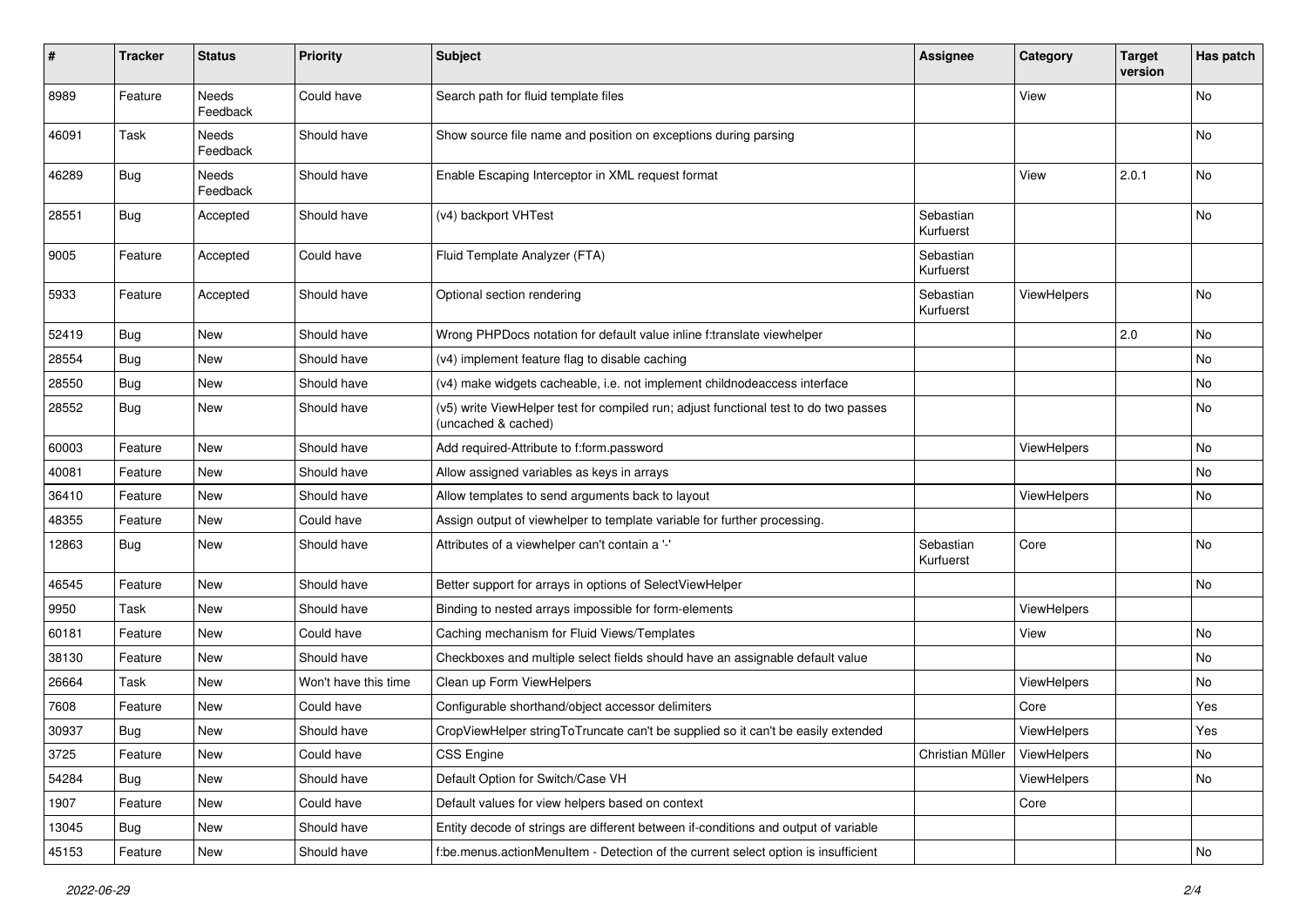| #     | <b>Tracker</b> | <b>Status</b> | <b>Priority</b>      | Subject                                                                                       | <b>Assignee</b>       | Category    | <b>Target</b><br>version | Has patch |
|-------|----------------|---------------|----------------------|-----------------------------------------------------------------------------------------------|-----------------------|-------------|--------------------------|-----------|
| 49600 | Bug            | New           | Should have          | f:form tag shown as a HTML on frontend                                                        |                       | ViewHelpers |                          | <b>No</b> |
| 58921 | Bug            | New           | Should have          | f:form.* VHs crash if NOT inside f:form but followed by f:form                                |                       |             |                          | No        |
| 31955 | Feature        | New           | Should have          | f:uri.widget                                                                                  |                       | Widgets     |                          | No        |
| 37619 | Bug            | New           | Should have          | Fatal Error when using variable in name attribute of Section ViewHelper                       |                       | ViewHelpers |                          | <b>No</b> |
| 10472 | Feature        | New           | Could have           | Fluid Standalone distribution                                                                 |                       | Core        |                          | No        |
| 49038 | Bug            | New           | Must have            | form.select does not select the first item if prependOptionValue is used                      |                       |             |                          | <b>No</b> |
| 8648  | Bug            | New           | Should have          | format.crop ViewHelper should support all features of the crop stdWrap function               |                       | ViewHelpers |                          | No        |
| 58983 | Bug            | New           | Should have          | format.date does not respect linebreaks and throws exception                                  |                       |             |                          | No        |
| 47669 | Task           | New           | Should have          | FormViewHelper does not define the default request method                                     |                       |             |                          | No        |
| 45394 | Task           | New           | Should have          | Forwardport Unit test for standalone view                                                     |                       | View        |                          | No        |
| 32035 | Task           | New           | Should have          | Improve fluid error messages                                                                  |                       | Core        |                          | Yes       |
| 4704  | Feature        | New           | Should have          | Improve parsing exception messages                                                            |                       | Core        |                          |           |
| 28553 | Bug            | New           | Should have          | improve XHProf test setup                                                                     |                       |             |                          | <b>No</b> |
| 56237 | Task           | New           | Should have          | in-line (Condition) ViewHelpers should not evaluate on parsing                                |                       |             |                          | <b>No</b> |
| 57885 | Bug            | New           | Must have            | Inputs are cleared from a second form if the first form produced a vallidation error          |                       |             |                          | No        |
| 37095 | Feature        | New           | Should have          | It should be possible to set a different template on a Fluid TemplateView inside an<br>action | Christopher<br>Hlubek |             |                          | <b>No</b> |
| 51100 | Feature        | New           | Must have            | Links with absolute URI should have the option of URI Scheme                                  |                       | ViewHelpers |                          | No        |
| 27607 | Bug            | New           | Must have            | Make Fluid comparisons work when first element is STRING, second is NULL.                     |                       | Core        |                          | <b>No</b> |
| 26658 | Task           | New           | Won't have this time | Make Form ViewHelpers consistent                                                              |                       | ViewHelpers |                          | No        |
| 30555 | Feature        | <b>New</b>    | Could have           | Make TagBuilder more extensible                                                               |                       | Core        |                          | No        |
| 28549 | Bug            | New           | Should have          | make widgets cacheable, i.e. not implement childnodeaccess interface                          |                       |             |                          | No        |
| 42397 | Feature        | New           | Should have          | Missing viewhelper for general links                                                          |                       |             |                          | No        |
| 40064 | Bug            | New           | Must have            | Multiselect is not getting persisted                                                          |                       | ViewHelpers |                          | No        |
| 36559 | Feature        | New           | Could have           | New widget progress bar                                                                       |                       |             |                          | Yes       |
| 60271 | Feature        | New           | Should have          | Paginate viewhelper, should also support arrays                                               |                       |             |                          | No        |
| 36655 | <b>Bug</b>     | New           | Should have          | <b>Pagination Links</b>                                                                       |                       | Widgets     |                          | No        |
| 39936 | Feature        | New           | Should have          | registerTagAttribute should handle default values                                             |                       | ViewHelpers |                          | No        |
| 42743 | Task           | New           | Should have          | Remove inline style for hidden form fields                                                    |                       |             |                          | No        |
| 43071 | Task           | New           | Should have          | Remove TOKENS for adding fallback teplates in B                                               |                       |             |                          | No        |
| 43072 | Task           | New           | Should have          | Remove TOKENS for adding templates fallback in Backporter                                     |                       | View        |                          | No        |
| 54195 | Task           | New           | Should have          | Rename and move FormViewHelper's errorClass value, currently 'f3-form-error'                  | Adrian Föder          | ViewHelpers |                          | No        |
| 38369 | <b>Bug</b>     | New           | Must have            | Resource ViewHelpers should not fall back to request package                                  |                       | View        |                          | No        |